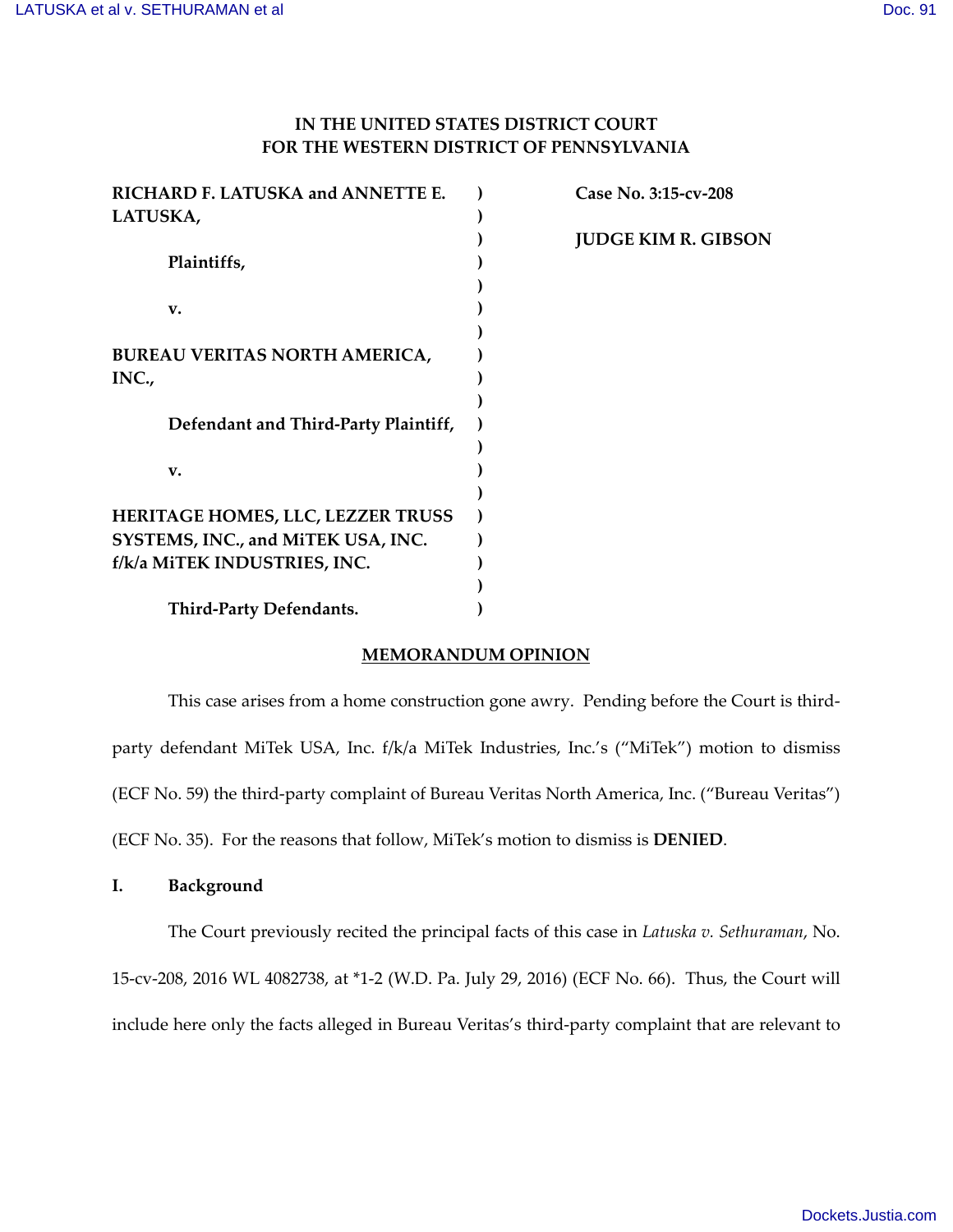MiTek's motion to dismiss. The Court accepts these facts as true for the sole purpose of deciding MiTek's motion to dismiss.

On July 13, 2015, plaintiffs Richard F. Latuska and Annette E. Latuska sued Bureau Veritas, along with two other defendants—Venkat Sethuraman and Naheed Shahid—in the Court of Common Pleas for Clearfield County, Pennsylvania. (ECF No. 1-2 at 4.) That case was removed to this Court on August 13, 2015. (ECF No. 1.) The Latuskas' claims arise from issues with the construction of their home in Sandy Township, Pennsylvania. (ECF No. 1-2.) Bureau Veritas was the third-party building-code administrator for Sandy Township at the time the Latuskas' home was built. (*See* ECF No. 35 ¶ 14.) Bureau Veritas conducted a plan review for the home's construction, issued a construction permit, conducted inspections of the property, and ultimately issued a certificate of occupancy for the property pursuant to the Pennsylvania Construction Code Act, 35 Pa. Cons. Stat. § 7210.101 *et seq.*, and the Uniform Construction Code, 34 Pa. Cons. Stat. § 401.1 *et seq.* (*Id.*) The Latuskas asserted three claims against Bureau Veritas: (1) intentional misrepresentation (ECF No. 1-2 ¶¶ 81-97); (2) negligence (*id.* ¶¶ 98-117); and (3) violation of Pennsylvania's Unfair Trade Practices and Consumer Protection Law ("UTPCPL") (*id.* ¶¶ 118-26).[1](#page-1-0)

On September 14, 2015, Bureau Veritas's two codefendants, Sethuraman and Shahid, filed a third-party complaint against Heritage Homes, LLC ("Heritage"), and Mike Hoffer. (ECF No. 11). By stipulation dated December 14, 2016, Sethuraman, Shahid, and Hoffer were dismissed with prejudice. (ECF No. 13.) This made Bureau Veritas the sole defendant in this

l.

<span id="page-1-0"></span><sup>&</sup>lt;sup>1</sup> The Latuskas withdrew their UTPCPL claim against Bureau Veritas in their second amended complaint. (*See* ECF No. 78.)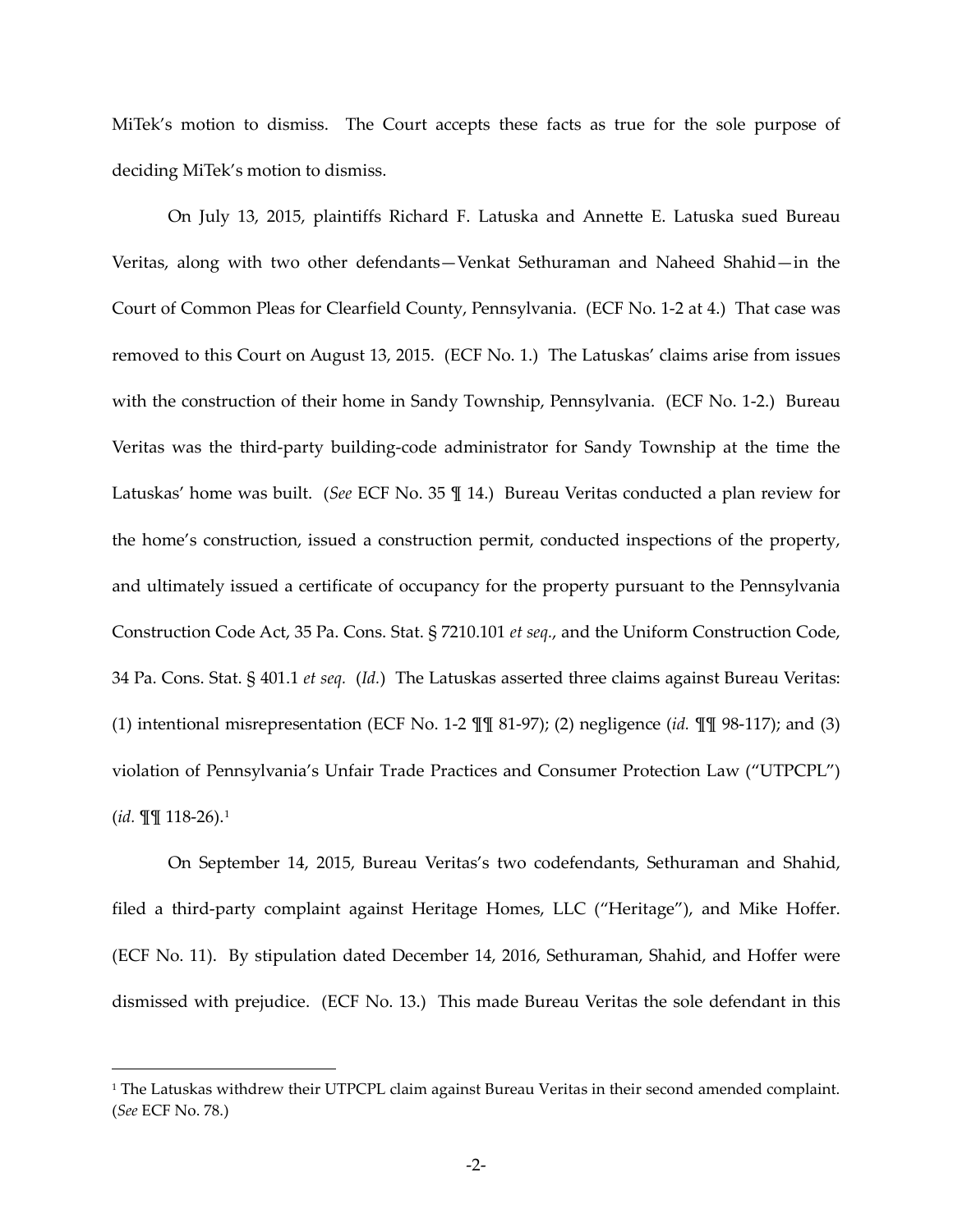case and disposed of Sethuraman and Shahid's third-party complaint as well as any other claims against Hoffer.

On April 7, 2016, Bureau Veritas also filed a third-party complaint; it sued Heritage, Lezzer Truss Systems, Inc. ("Lezzer"), and MiTek, asserting claims for negligence and contribution.[2](#page-2-0) (ECF No. 35.) MiTek filed an answer on June 8, 2016, asserting what it labeled crossclaims for contribution and indemnification against (1) Bureau Veritas; (2) Sethuraman and Shahid (who have since been dismissed); (3) Heritage; (4) Lezzer; and (5) Hoffer (who has also been dismissed). On July 19, 2016, MiTek filed the motion to dismiss Bureau Veritas's thirdparty complaint pending before the Court. (ECF No. 59.)

## **II. Standard of Review**

 $\overline{a}$ 

The Federal Rules of Civil Procedure require that a complaint contain "a short and plain statement of the claim showing that the pleader is entitled to relief." Fed. R. Civ. P. 8(a)(2). Rule 12(b)(6) allows a party to seek dismissal of a complaint for failure to state a claim upon which relief can be granted. In determining the sufficiency of a complaint challenged under Rule 12(b)(6), a district court must conduct a two-part analysis. First, the court should separate the factual and legal elements of the claims. *Fowler v. UPMC Shadyside*, 578 F.3d 203, 210 (3d Cir. 2009). Second, the court must determine whether the factual matters alleged are sufficient to establish that the plaintiff has a "plausible claim for relief." *Id.* at 211 (quoting *Ashcroft v. Iqbal*, 556 U.S. 662, 679 (2009)). The complaint, however, need not include "detailed factual

<span id="page-2-0"></span><sup>2</sup> To make matters even more confusing, the docket entry for Bureau Veritas's third-party complaint includes Mike Hoffer as a third-party defendant as well—though Bureau Veritas's third-party complaint asserts no claim against Hoffer. (*Compare* Docket Entry 35 *to* ECF No. 35.)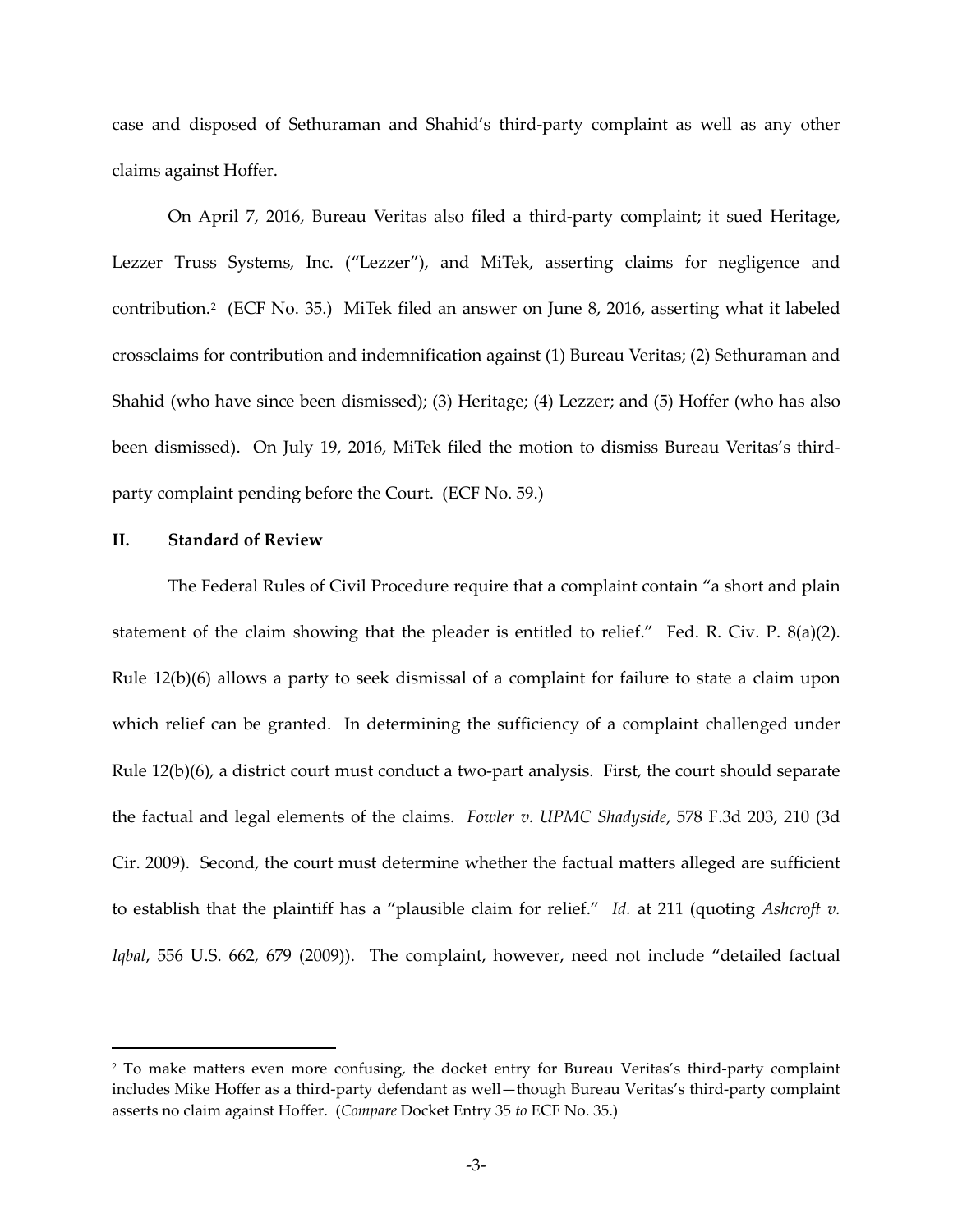allegations." *Phillips*, 515 F.3d at 231 (quoting *Bell Atlantic Corp. v. Twombly*, 550 U.S. 544, 555 (2007)).

The court must also accept as true all factual allegations in the complaint and draw all inferences from the facts alleged in the light most favorable to the nonmoving party. *See id.* at 228 (citing *Worldcom, Inc. v. Graphnet, Inc.*, 343 F.3d 651, 653 (3d Cir. 2003)). But "legal conclusions" and "[t]hreadbare recitals of the elements of a cause of action . . . do not suffice." *Iqbal*, 556 U.S. at 678 (citing *Twombly*, 550 U.S. at 555). Rather, the complaint must present sufficient "factual content that allows the court to draw the reasonable inference that the defendant is liable for the misconduct alleged." *Sheridan v. NGK Metals Corp.*, 609 F.3d 239, 262 n.27 (3d Cir .2010) (quoting *Iqbal*, 556 U.S. at 678).

Ultimately, whether a plaintiff has stated a "plausible claim for relief" is a contextspecific inquiry that requires the district court to "draw on its judicial experience and common sense." *Iqbal*, 556 U.S. at 679 (citation omitted). The record to consider in making this determination includes the complaint and any "document integral or explicitly relied on in the complaint." *U.S. Express Lines, Ltd. v. Higgins*, 281 F.3d 383, 388 (3d Cir. 2002) (emphasis and citation omitted). If a claim is vulnerable to dismissal under Rule  $12(b)(6)$ , the district court must permit a curative amendment regardless of whether a plaintiff seeks leave to amend, unless amendment would be inequitable or futile. *Phillips*, 515 F.3d at 236 (citation omitted).

But although MiTek's motion to dismiss is styled as one brought under Federal Rule of Civil Procedure 12(b)(6), motions asserting Rule 12(b) defenses "must be made before pleading if a responsive pleading is allowed." Fed. R. Civ. P. 12(b). Here, MiTek filed its motion to dismiss under Rule 12(b)(6) after it filed its answer. By doing so MiTek effectively filed a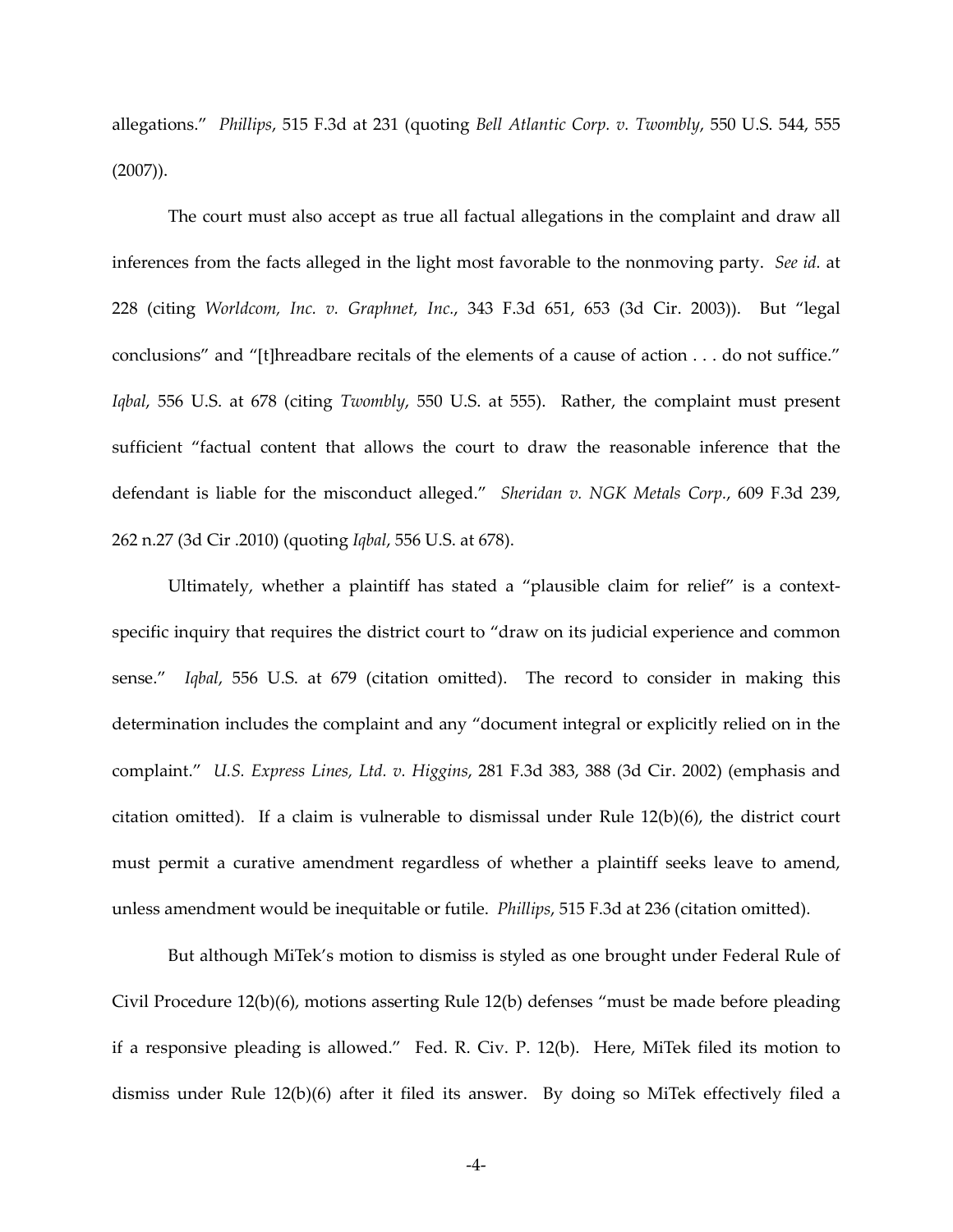motion for judgment on the pleadings pursuant to Rule  $12(c)$ —and not a motion to dismiss under Rule 12(b)(6). *See Dukes v. Lancer Ins. Co.*, 390 F. App'x 159, 163 n.4 (3d Cir. 2010). Thus, the Court will construe MiTek's motion to dismiss as a motion for judgment on the pleadings under Rule 12(c). The standard for evaluating a Rule 12(c) motion is identical to the standard for evaluating a Rule 12(b)(6) motion. *Turbe v. Government of Virgin Islands*, 938 F.2d 427, 428 (3d Cir. 1991).

#### **III. Analysis**

## **A. Crossclaims & Counterclaims**

A threshold issue warrants discussion before addressing the merits of MiTek's motion. This case is rife with both third-party claims and what some of the parties purport are crossclaims—yet not all these crossclaims qualify as such. As an initial matter, it is helpful to illustrate the current state of this case and the parties:

| Plaintiff(s)/Claimant(s)                     | Defendant(s)                                                          | Source                 |
|----------------------------------------------|-----------------------------------------------------------------------|------------------------|
| Richard F. Latuska and Annette E.<br>Latuska | <b>Bureau Veritas</b>                                                 | <b>ECF Nos. 78, 83</b> |
| Bureau Veritas<br>(as third-party plaintiff) | Heritage, Lezzer, Mitek<br>(as third-party defendants)                | $ECF$ No. 35           |
| MiTek<br>(purportedly as cross-claimant)     | Bureau Veritas, Heritage, Lezzer<br>(purportedly as cross-defendants) | ECF Nos. 50, 83        |
| Lezzer<br>(purportedly as cross-claimant)    | Bureau Veritas, Heritage, MiTek<br>(purportedly as cross-defendants)  | ECF No. 55, 83.        |

And it is helpful also to define our terms, beginning with crossclaim. Federal Rule of Civil Procedure 13(g) authorizes parties to assert in their pleading "as a crossclaim any claim . . .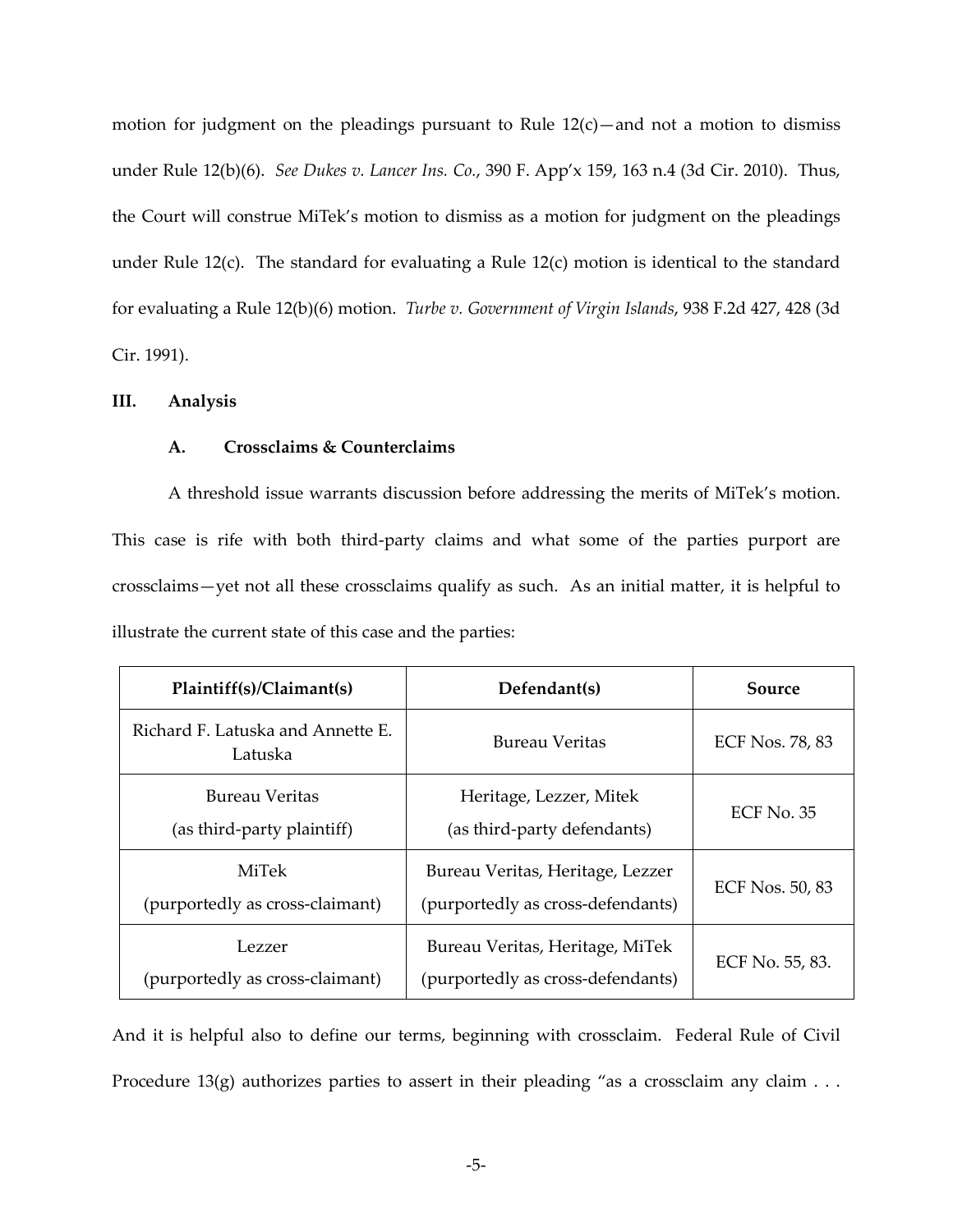against a coparty." Thus, crossclaims are claims against *coparties*. As for counterclaims, those are claims against *opposing parties*. *See* Fed. R. Civ. P. 13(a)-(c). And claims by defendants against *nonparties* are addressed under Rule 14, which covers third-party practice. Rule 14(a)(1) allows defendants, as third-party plaintiffs, to bring a claim against "a nonparty who is or may be liable to it for all or part of the claim against [the defendant]." That nonparty, once served with the third-party complaint, is a third-party defendant. Fed. R. Civ. P. 14(a)(2).

These provisions and definitions can leave a gap depending on the makeup of a case. To illustrate, imagine two plaintiffs who sue two defendants—call them defendant A and B. Imagine further that defendant A files a third-party complaint against two third-party defendants. Those third-party defendants are then coparties to each other, and opposing parties to defendant A (the third-party plaintiff). But strictly speaking the third-party defendants are neither coparties nor opposing parties to the plaintiffs or defendant B. This brings us to the gap: what if the third-party defendants want to assert claims against the plaintiffs or defendant B? Looking only at who is where on the "v." side of the caption, those claims would neither be crossclaims nor counterclaims. And Rule 14 would be inapplicable because it applies to nonparties only.

This problem stems in part from the fact that "[t]he Federal Rules do not define who is a 'co-party' for purposes of Rule 13(g)." *Reynolds v. Rick's Mushroom Serv., Inc.*, No. 01-cv-3773, 2006 WL 1490105, at \*5 (E.D. Pa. May 26, 2006). Nor have the courts in this circuit "settled the issue of whether an original defendant and a third-party defendant are co-parties such [that] they may assert cross-claims against one another." *Bank v. City of Philadelphia*, 991 F. Supp. 2d 523, 534 (E.D. Pa. 2014) (citing *Reynolds*, 2006 WL 1490105, at \*5). Courts to address this issue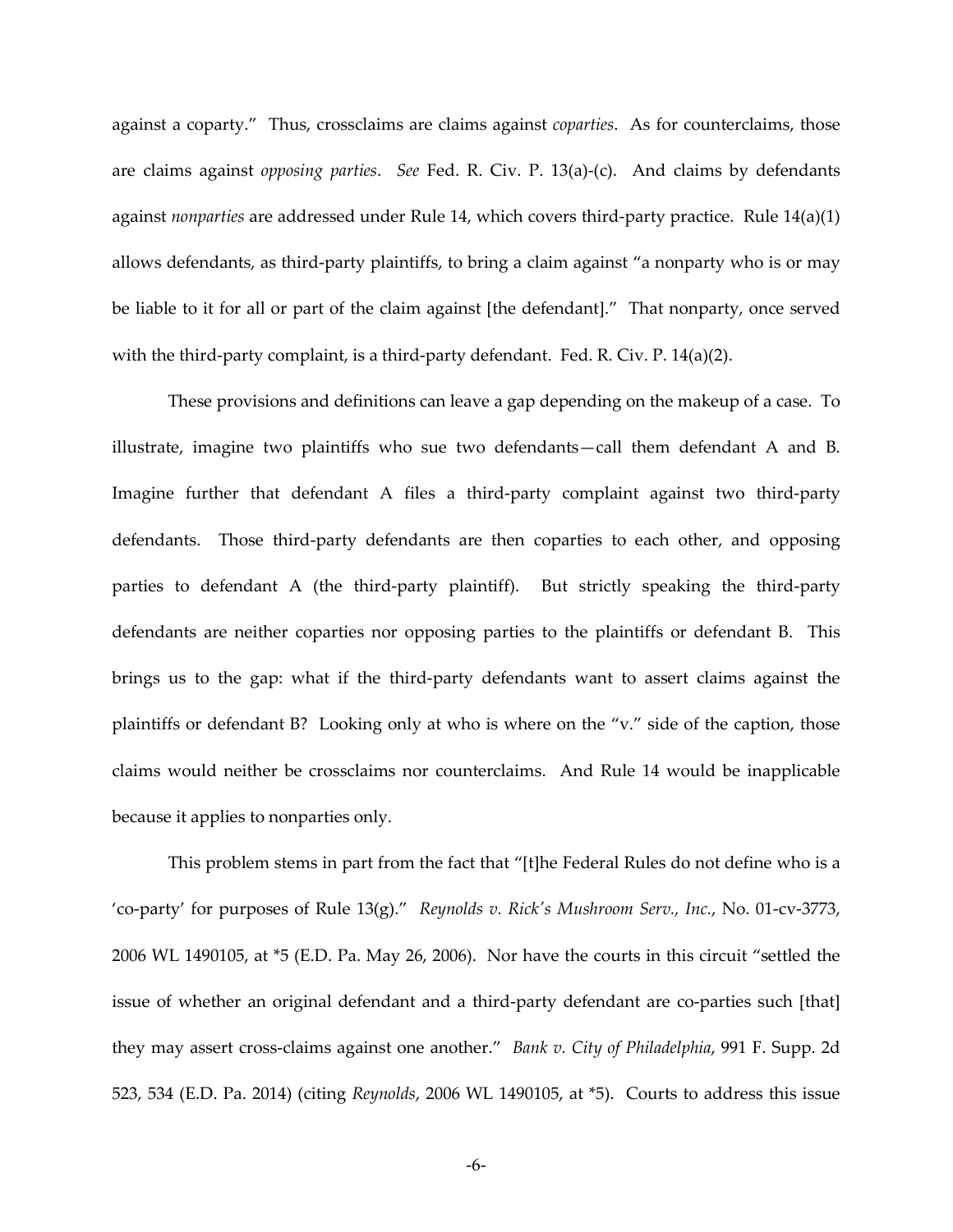have looked to the nature of the interests of and between the parties to determine whether the claims between them are permissible. *See, e.g.*, *Schwab v. Erie Lackawanna R.R. Co.*, 438 F.2d 62, 66 (3d Cir. 1971) (reasoning that third-party litigants are necessarily adverse to each other and cannot be treated as coparties); *Bank*, 991 F. Supp. 2d at 534-35; *Reynolds*, 2006 WL 1490105, at \*5.

In this case, MiTek in its answer purported to bring crossclaims against Sethuraman, Shahid, Bureau Veritas, Hoffer, Heritage, and Lezzer. (ECF No. 50 at 8). Lezzer brought similar claims; it brought purported crossclaims against MiTek, Sethuraman, Shahid, Heritage, Hoffer, and Bureau Veritas. (ECF No. 55 at 11.) But Sethuraman, Shahid, and Hoffer were neither coparties nor opposing parties to MiTek or Lezzer. Thus, MiTek and Lezzer's claims against those parties fall squarely in the gap situation. Furthermore, Bureau Veritas was not a coparty to Mitek or Lezzer; Bureau Veritas was the third-party plaintiff who sued MiTek and Lezzer as third-party defendants. Any claim by MiTek and Lezzer against Bureau Veritas would therefore be a counterclaim rather than a crossclaim.

Fortunately, most of these problems were solved when the parties dismissed Sethuraman, Shahid, and Hoffer from this case. (*See* ECF No. 83.) MiTek and Lezzer are coparties—they were jointly sued by Bureau Veritas through a third-party complaint—and are therefore able to bring crossclaims against each other without issue. The only problem that remains is a nominal one; what MiTek and Lezzer call a crossclaim against Bureau Veritas is in fact a counterclaim. But this labeling slip of no consequence and the Court will construe their claims against Bureau Veritas as counterclaims.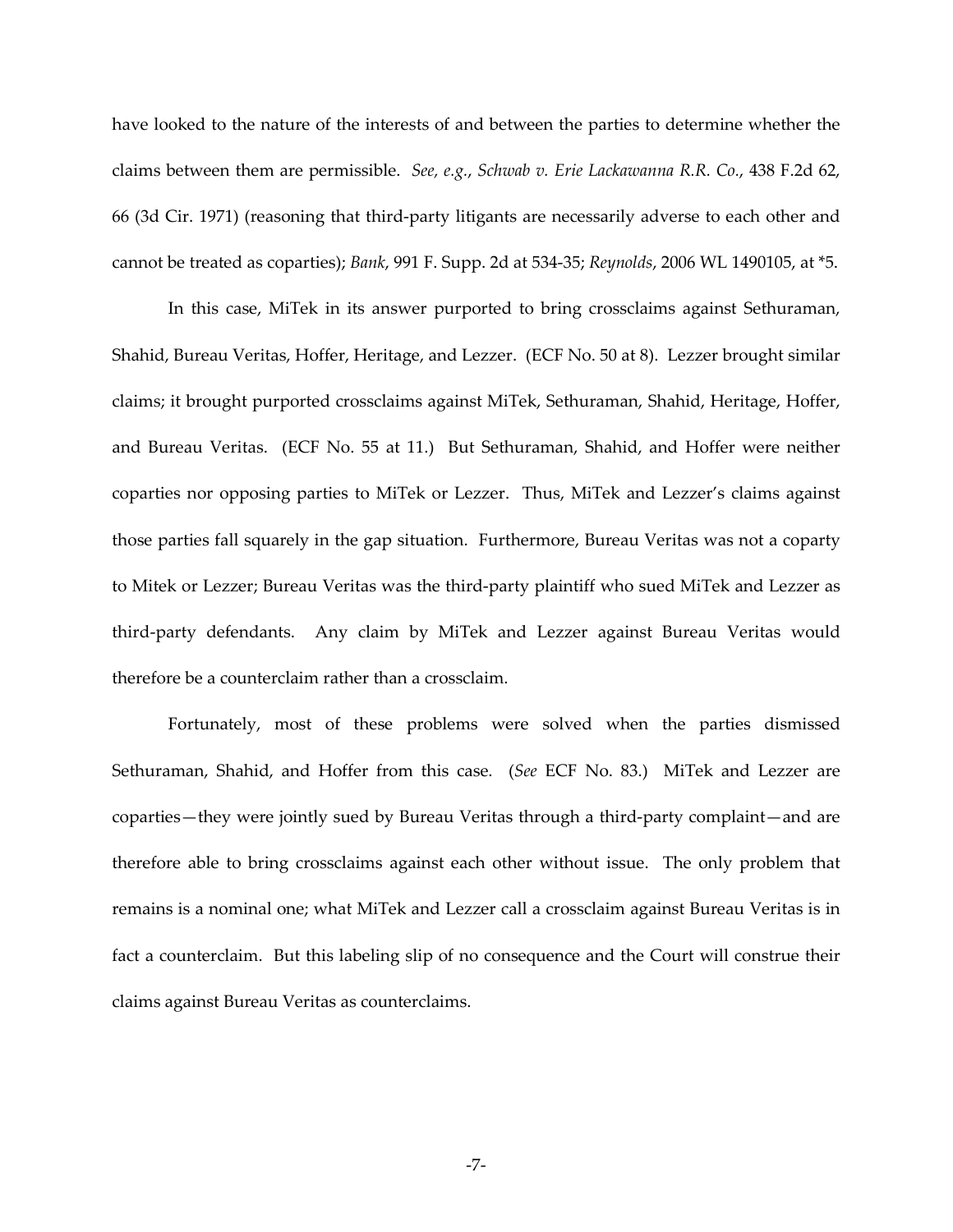### **B. MiTek's Motion**

MiTek has moved for judgment on the pleadings as to Bureau Veritas's claim of negligence. (ECF No. 59.) The substance of Bureau Veritas's negligence claim against Mitek is that MiTek was responsible for the truss-related work in the construction of the Latuskas' home but was negligent in performing that work. Specifically, Bureau Veritas alleges that "MiTek had a duty to prepare, modify, finalize and/or approve the truss-related work on the Property in a professional and workmanlike manner in order for the Property to have the structural integrity and durability required by the applicable codes, regulations, standards, and policies." (ECF No. 35 ¶ 48.) Bureau Veritas alleges further that "MiTek was negligent and breached that duty by preparing, modifying, finalizing and/or approving incorrect and/or non-compliant truss drawings, designs and specifications, which is the direct and proximate cause of the alleged truss-related damages, if proven, sustained by the Latuskas." (*Id.* ¶ 49.)

"The elements of a negligence claim include: a legal duty, a breach of that duty, a causal relationship between the defendant's negligence and plaintiff's injuries, and damages." *City of Philadelphia v. Beretta U.S.A. Corp.*, 277 F.3d 415, 422 n.9 (3d Cir. 2002) *(*citing *Martin v. Evans*, 711 A.2d 458, 461 (Pa. 1998)). Bureau Veritas's allegations satisfy these elements; it alleges that MiTek had a legal duty, breached that duty, that this breach caused (some of) the harm that occurred, and that Bureau Veritas would suffer damages as a result of this breach if the Latuskas prevail in their case against Bureau Veritas. Thus, Bureau Veritas has adequately pleaded a negligence claim against Mitek.

In support of its motion for judgment on the pleadings, MiTek argues that there is "no evidence" that it was retained by Bureau Veritas—and that it therefore had no duty toward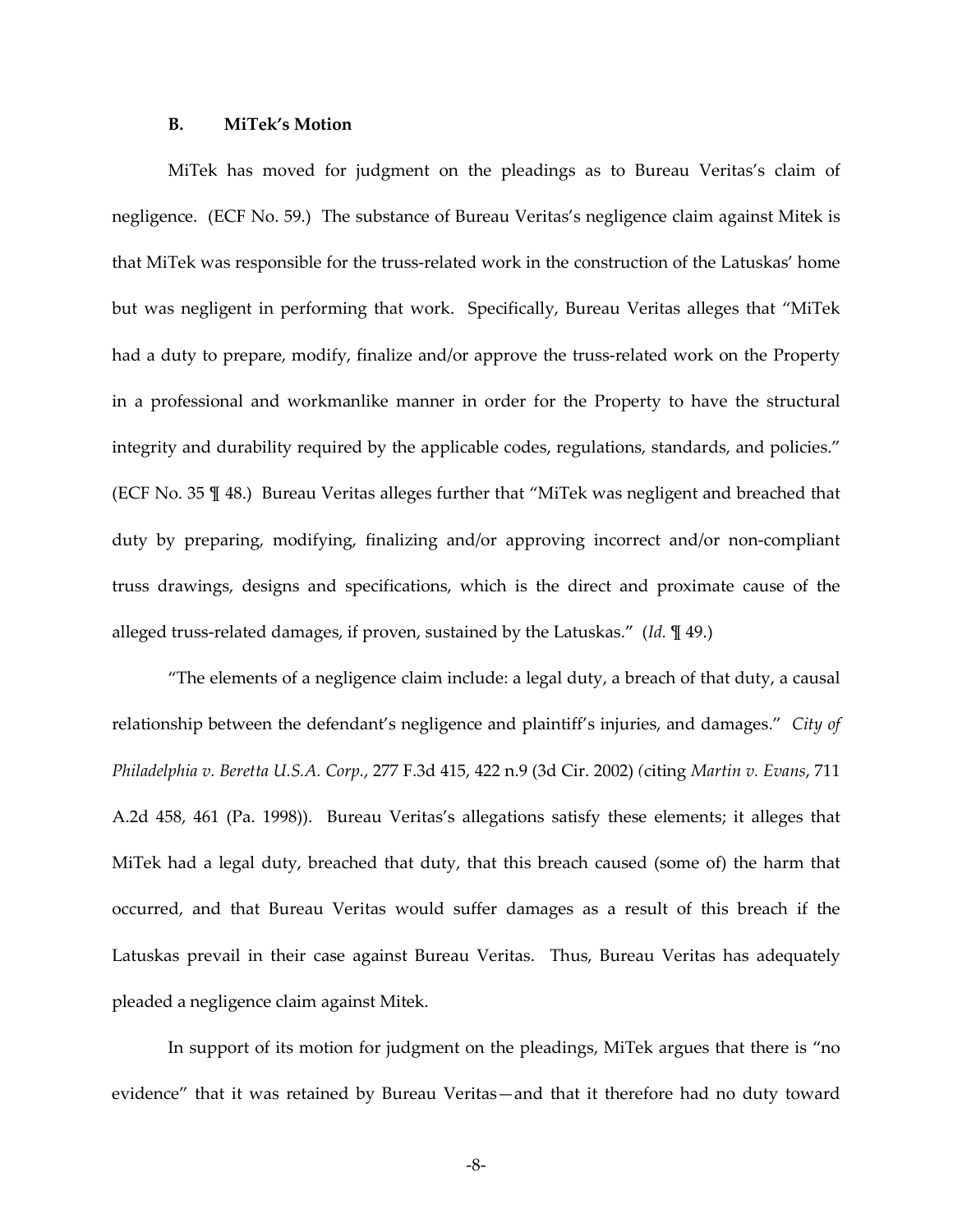Bureau Veritas—and that it had "no knowledge of" the installation of any truss involving a MiTek design. (ECF No. 60 at 3.) This may all very well be true. But such factual arguments are not a valid basis upon which to dismiss a claim at this preliminary stage. Bureau Veritas had to allege only sufficient "factual content that allows the court to draw the reasonable inference that [MiTek] is liable for the misconduct alleged." *Sheridan*, 609 F.3d at 262 n.27 (quoting *Iqbal*, 556 U.S. at 678). Bureau Veritas has met that burden.

#### **IV. Conclusion**

MiTek's motion for judgment on the pleadings (ECF No. 59) is **DENIED.** A corresponding order follows.